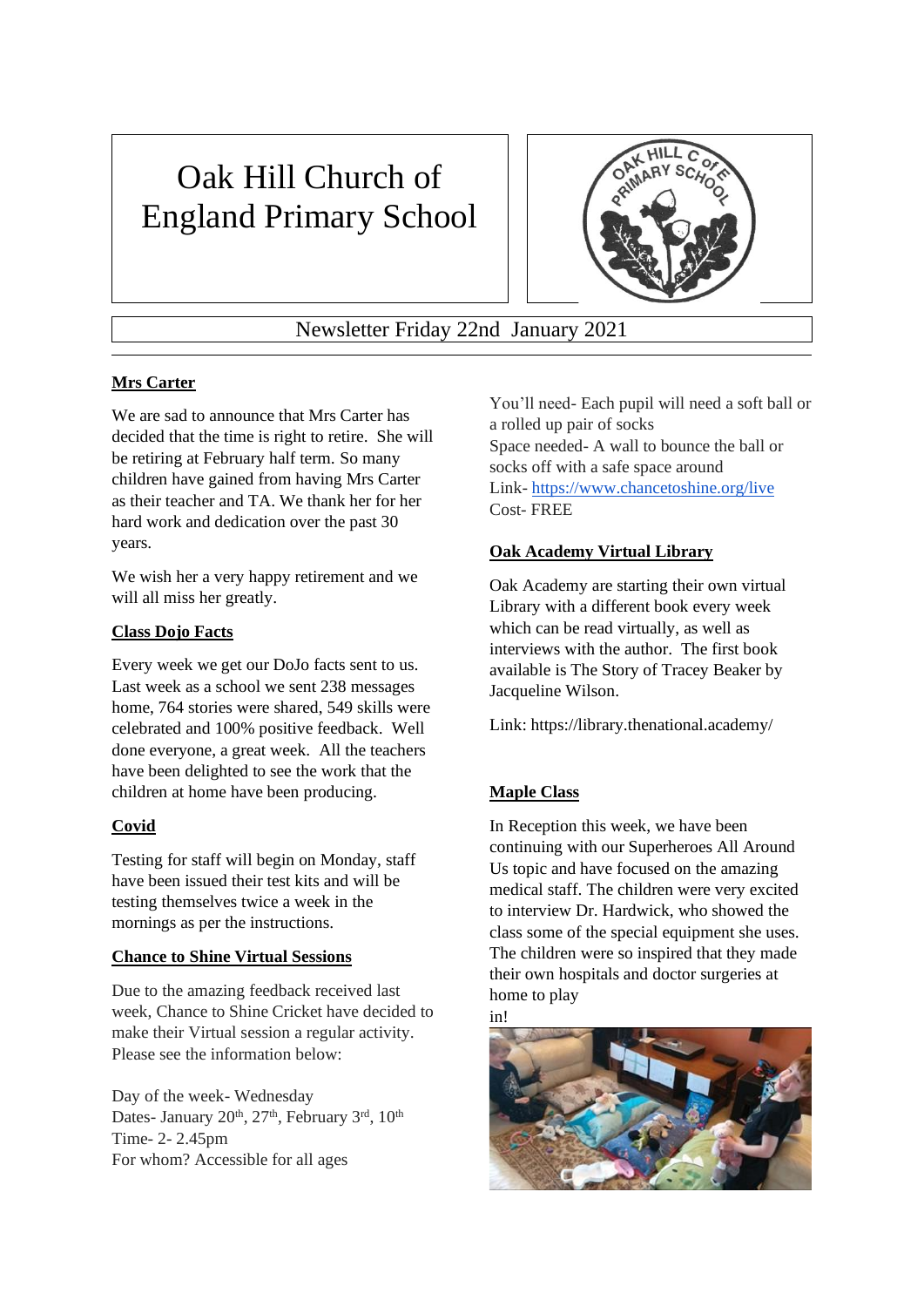#### **Willow Class**

This week in Year 1 and 2 we have been finishing our maths unit of multiplication and division! The children have worked really hard to group objects and match arrays to the correct multiplication sentences. In English we have been exploring how writers create mood and we are now writing our own story with clear moods included. In RE this week, we read the story of 'The Good Samaritan' and the children thought about the acts of kindness being shown within the story. They drew some amazing pictures!





#### **Hawthorn Class**

In Hawthorn this week the children have been using "Into The Jungle", a story by Anthony Brown. In Maths, Year 3 have been working with money and Year 4 area and perimeter. On Thursday afternoon the children used a key to add extra information to a sketch map of school and in French they attempted to learn Old McDonald in French!